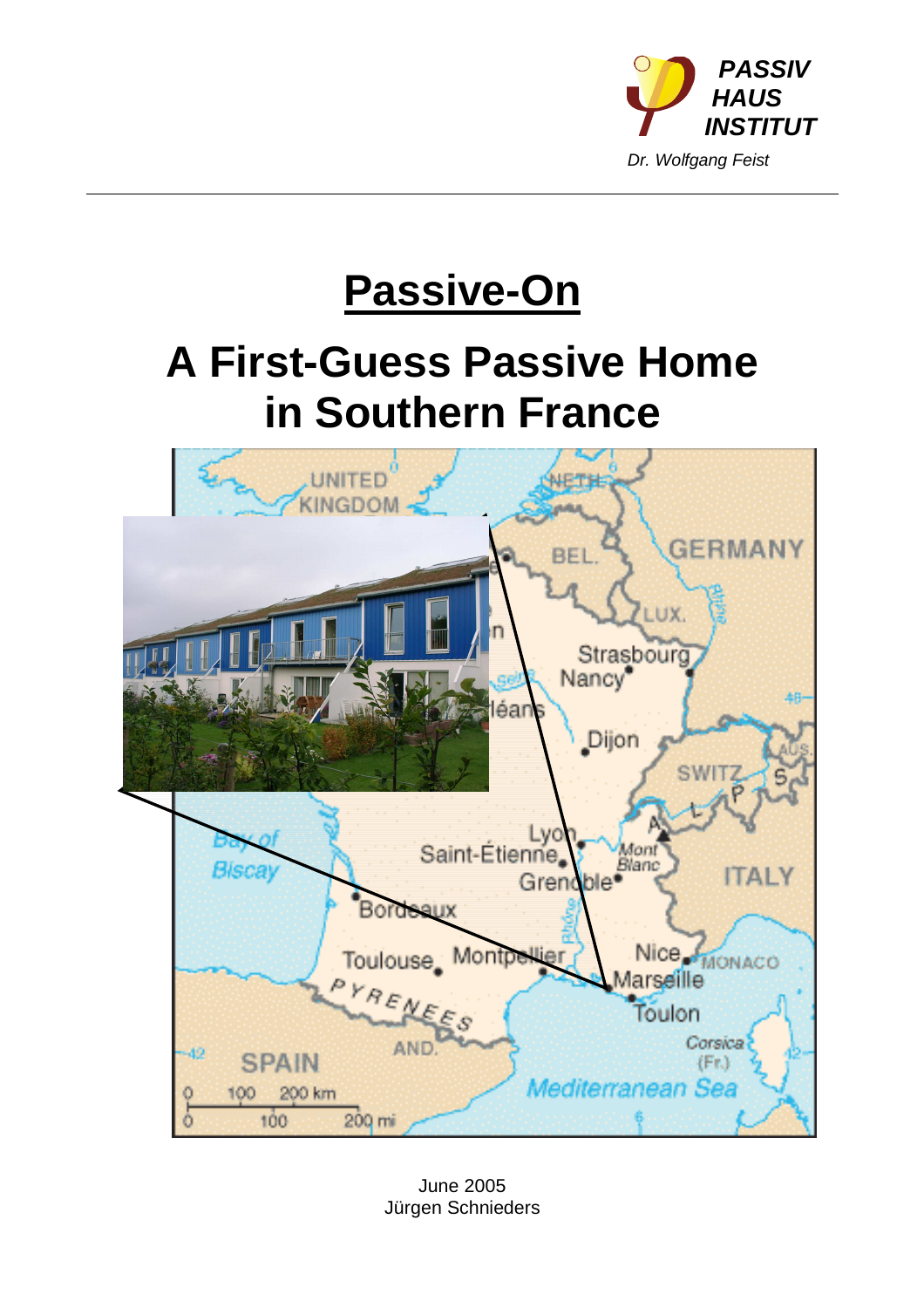## **1 Introduction**

As part of the Passive-On project, it is required to determine the characteristics of Passive Homes in warmer climates. One of the first steps towards this goal is to find a First-Guess Passive Home' for several climatic regions.

The Passive House Institute (PHI) was asked to provide guidance for the partners in developing their First-Guess Passive Homes. At the same time, the PHI was supposed to support the French partner in finding First-Guess Passive Homes for France. The following report tries to combine these two tasks by describing the process of finding a Passive Home solution for Marseille.

## **2 What is a Passive Home?**

Passive Homes provide high comfort in both winter and summer without the need for a conventional heating/cooling system.

For Central Europe, dynamic building simulations as well as practical experience have shown that a reduction of the space heat requirement eventually requires a controlled ventilation system with highly efficient heat recovery. From a certain point, such a building does not need the conventional radiators any more; it can be kept warm by heating the supply air that is required for reasons of air quality. The ventilation system distributes this air to the different rooms and thus, at the same time, serves as a heat distribution system.

The maximum temperature of the supply air is 55 °C. Above this temperature level, dust carbonization will lead to smells. Typical air change rates are around  $0,3 h^{-1}$ : Lower air change rates result in bad air quality, whereas with higher air change rates the relative humidity of the indoor air becomes uncomfortably low. A simple calculation then shows that the resulting heat load that can be distributed in the building via the ventilation system is around 10 W per m<sup>2</sup> living area.

If this standard is reached, building services may be significantly simplified. This reduces overall investment costs and thus justifies the higher investment for the efficient envelope. Therefore, the Passive House standard represents a relative (not necessarily absolute) minimum for the capitalized cost of the building (Figure 1). Depending on the boundary conditions, e.g. average energy costs and financial support, the Passive House may be the building standard with the lowest lifecycle cost.

A significant cost reduction can often be achieved when compact heat pump units (Figure 2) are used. These units use the exhaust air after the heat exchanger as a heat source for the integrated heat pump. The heat pump also heats a DHW storage. All required building services are integrated in one unit, with its own integrated and tested control, that can simply be plugged in without the need for refrigeration technology work on site. List prices for compact heat pump units in Germany currently range from 6000 to 10000 Euro. Future cost reductions with increasing production are expected.

For southern Europe, the possibility to use the heat pump (with a typical heating design power of 10 W/m² living area) also for cooling brings up interesting perspectives. The unit could then still heat the DHW with its waste heat and at the same time deliver approx. 7 W/m<sup>2</sup> of cooling power to the house.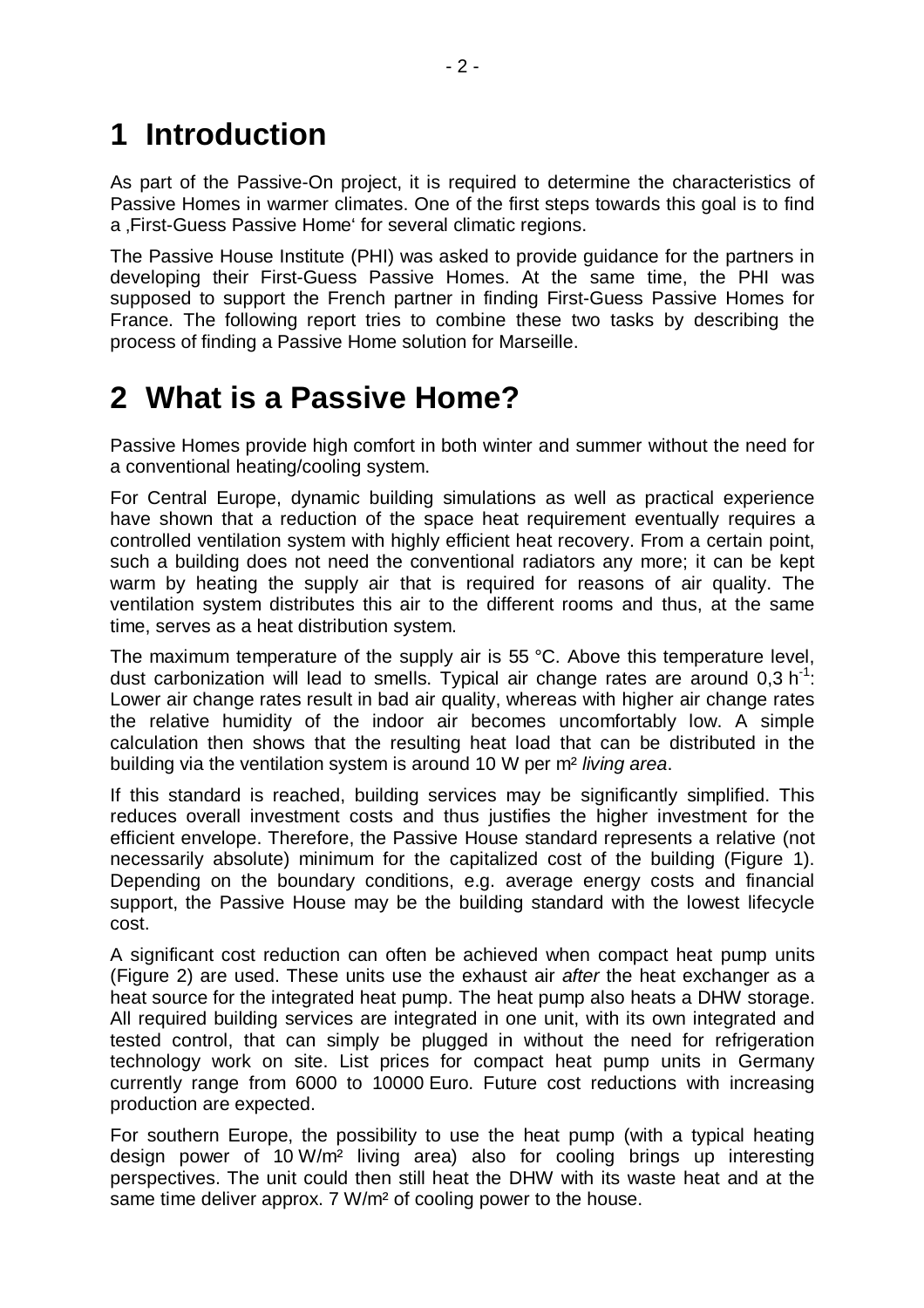

**Figure 1: Life-cycle cost for different building standards**



**Figure 2: Basic principle and drawing of a compact heat pump unit**

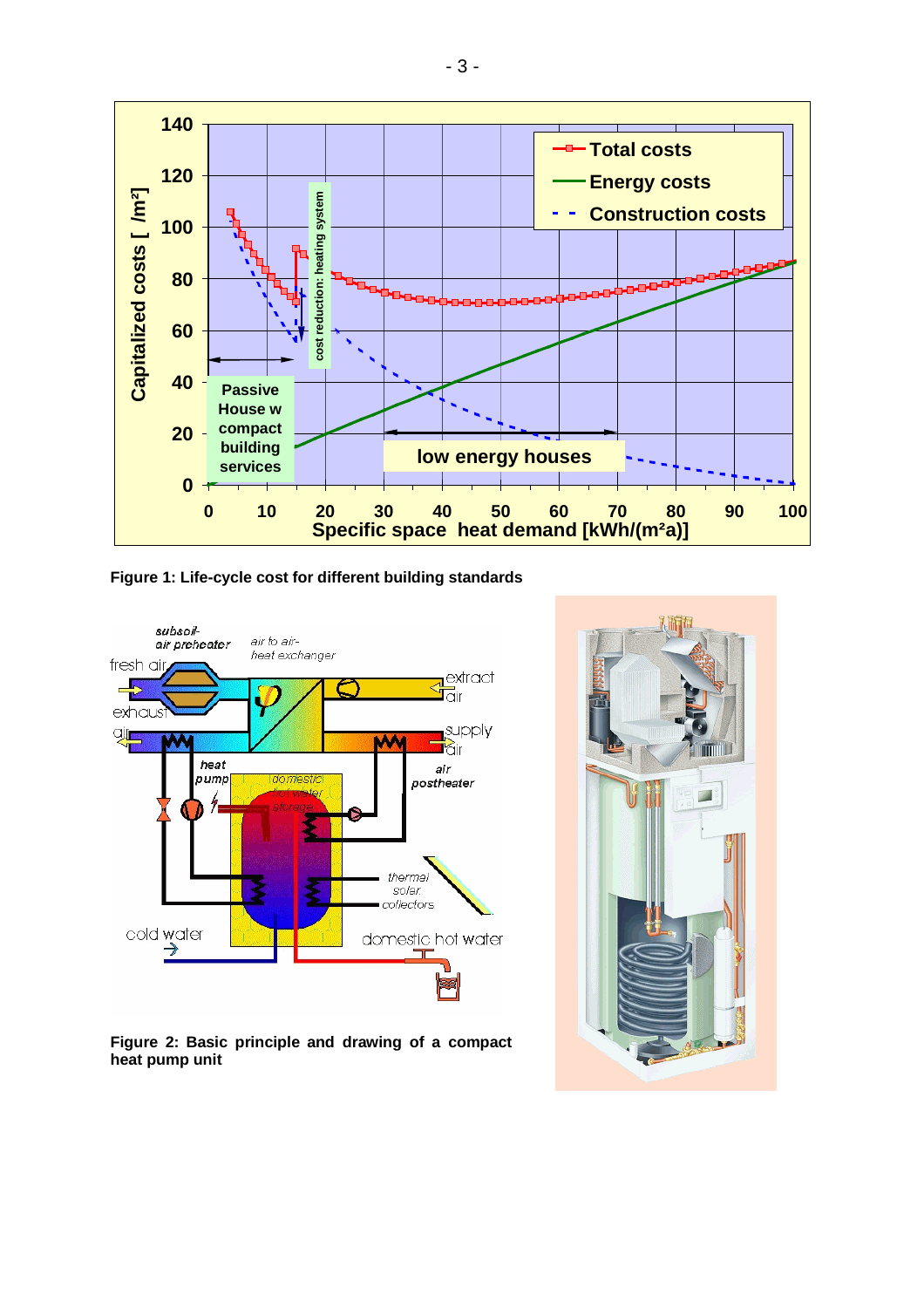# **3 The First-Guess Passive Home in Marseille**

#### **3.1 General remarks**

What would a Passive Home be like in Marseille, then? Ideally, it should be similar to a typical, newly built home in southern France. Furthermore, we start investigating an end-of-terrace house. We are looking for a building that fulfils the following conditions:

- The aim of an extremely low energy demand for heating and cooling shall be reached cost-efficiently. In the long run, with the required components being mass-produced and builders being used to the new standard, the lifetime costs must be smaller than for a conventional building. This means that the focus must be to improve the quality of components which are needed anyway, such as the building envelope, instead of introducing additional technological systems.
- The daily mean heat load, determined by means of a dynamic building simulation, is below 10 W/m². Looking at a smaller time scale for the heat load is not necessary because daily temperature variations in well-insulated buildings tend to be negligible. This very small heat load automatically results in a very small annual space heat requirement and thus a low energy consumption.
- High thermal comfort in winter. If we do not use radiators under the windows, the surface temperature of the window must not become too small in order to prevent excessive radiation asymmetry and cold downdraughts. Extensive research has shown that the temperature difference between the operative room temperature and the average surface temperature of the windows must not exceed 4 K. Drafts due to a leaky building envelope are to be avoided, too.
- Good air quality. This means that a controlled ventilation (maybe a simple exhaust system as they are already obligatory in France) is necessary.
- High thermal comfort in summer. As a well-tried criterion for comfortable summer conditions, we require that the room temperature exceeds 25 °C in no more than 10% of the hours of the year. Ideally, this should be achieved with purely passive means. Using a small power cooling device on the order of 7 W/m² might be permissible, though: The energy consumed will probably be small, and the additional investment will be near to zero. As a matter of fact, Passive Homes will have to compete with standard buildings that are equipped with cheap though inefficient split units, and they should be able to offer better overall comfort.

At the time of writing of this report, no information about typical French homes was available. Therefore, we decided to use a different starting point: An existing, verified dynamic building simulation model for the end-of-terrace Passive Homes that have been built in Hannover-Kronsberg. A photo can be ssen on the title page of this report, Figure 3 shows the floor plans and the zones of the dynamic simulation model. A detailed description of the building geometry and of the performance of the actual buildings can be found in [Feist 2005].

Climate data from [ASHRAE 2001] for Marseille were used. They represent a typical year which does generally not contain extreme weather conditions. Nevertheless, for a first guess, and lacking more suitable data, the building was designed for these conditions.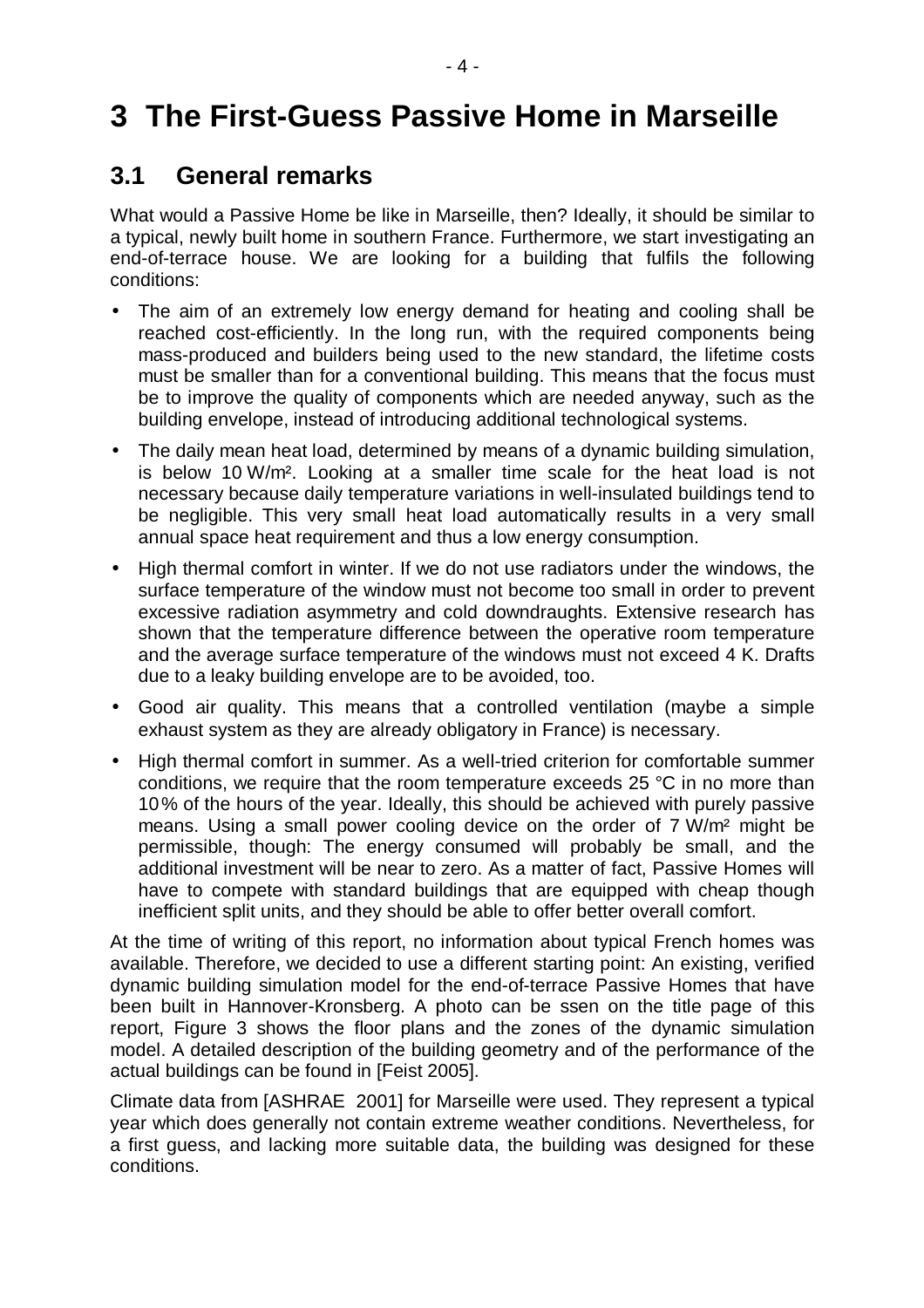

**Figure 3: Floor plans of the Passive Homes in Hannover-Kronsberg. The attic (zone 7) is not shown.**

#### **3.2 Climate conditions**

The average annual ambient temperature in Marseille is 15 °C. The average monthly temperature of the climate data set ranges from slightly above 5 °C in winter to around 25 °C in summer (Figure 4).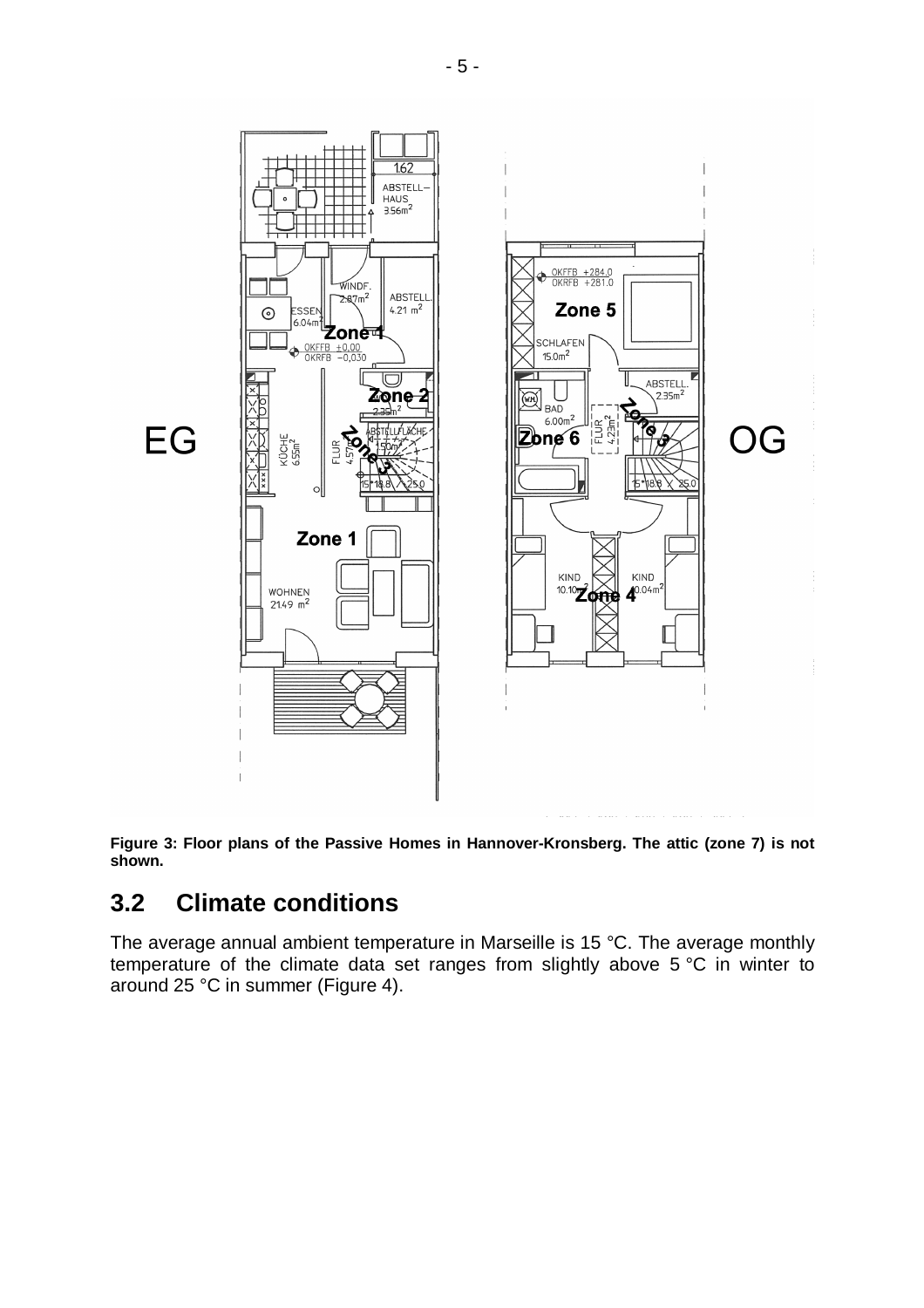

**Figure 4: Average monthly temperatures**



**Winter Design Period** 

**Figure 5: Winter and summer design periods**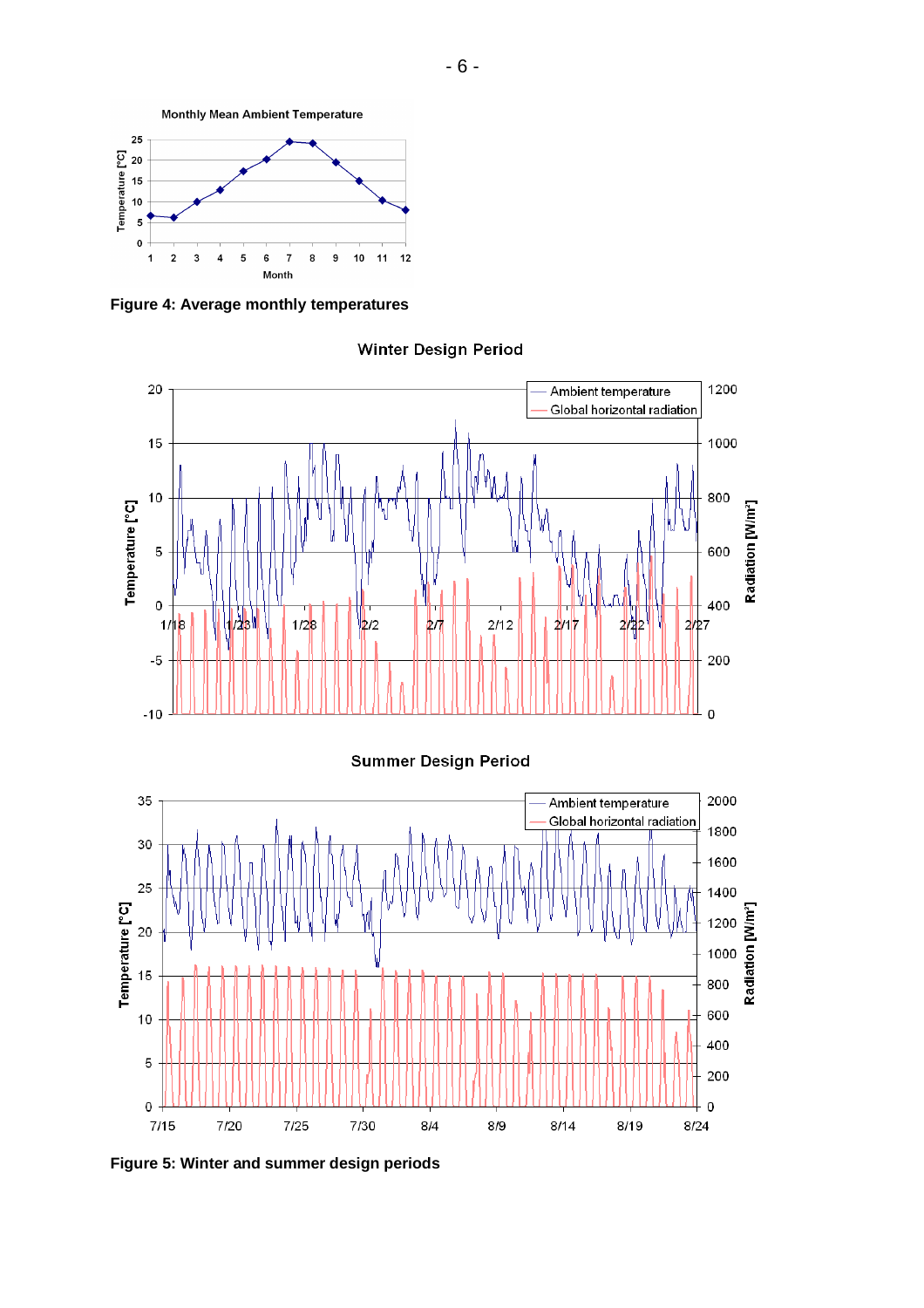Figure 5 shows that, even in winter, it is generally sunny with no more than two or three overcast days in series. The minimum temperature is -4 °C, the miminum daily average is 0.4 °C. Thus, building designs which make use of solar energy may be functional here.

Solar radiation is also present abundantly in summer. The maximum temperature is 34 °C, the hottest day has an average of 27.1 °C. In summer, protection from solar radiation is obviously an important issue. During the hottest days, the temperature drops to 25 °C in the night, but in most cases 20 °C are reached. Night ventilation may therefore be an option.

A comfort problem may also result from humidity. Several national and international standards recommend to keep the humidity ratio below a limit of 12 g water per kg dry air. Figure 6 shows that the ambient air already exceeds this limit during longer periods (13% of the year). Adding the humidity that is produced within the room may lead to uncomfortably humid conditions during longer periods of the year.

On the other hand, the humidity ratio is often reduced to below 12 g/kg during nighttime; high ventilation rates during the night and buffer effects may lead to a sufficient reduction of indoor air humidity. The dew point temperature of the ambient air stays below 20 °C during most of the time, such that passive cooling or even moderate active cooling of ceilings will not lead to condensation.

The question of humidity in summer will need further investigations in a later stage of the project.



**Figure 6: Humidity ratio (kg water / kg dry air) in summer in the ambient air in Marseille**

#### **3.3 Design for winter performance**

To achieve the minimum window surface temperature as stated above, the overall window U-value, including frame and thermal bridges, has to be below 1.2 W/(m<sup>2</sup>K) for an ambient temperature of -4 °C. The thermal comfort would then be comparable to a triple-glazed Passive House window in Germany. This can be achieved with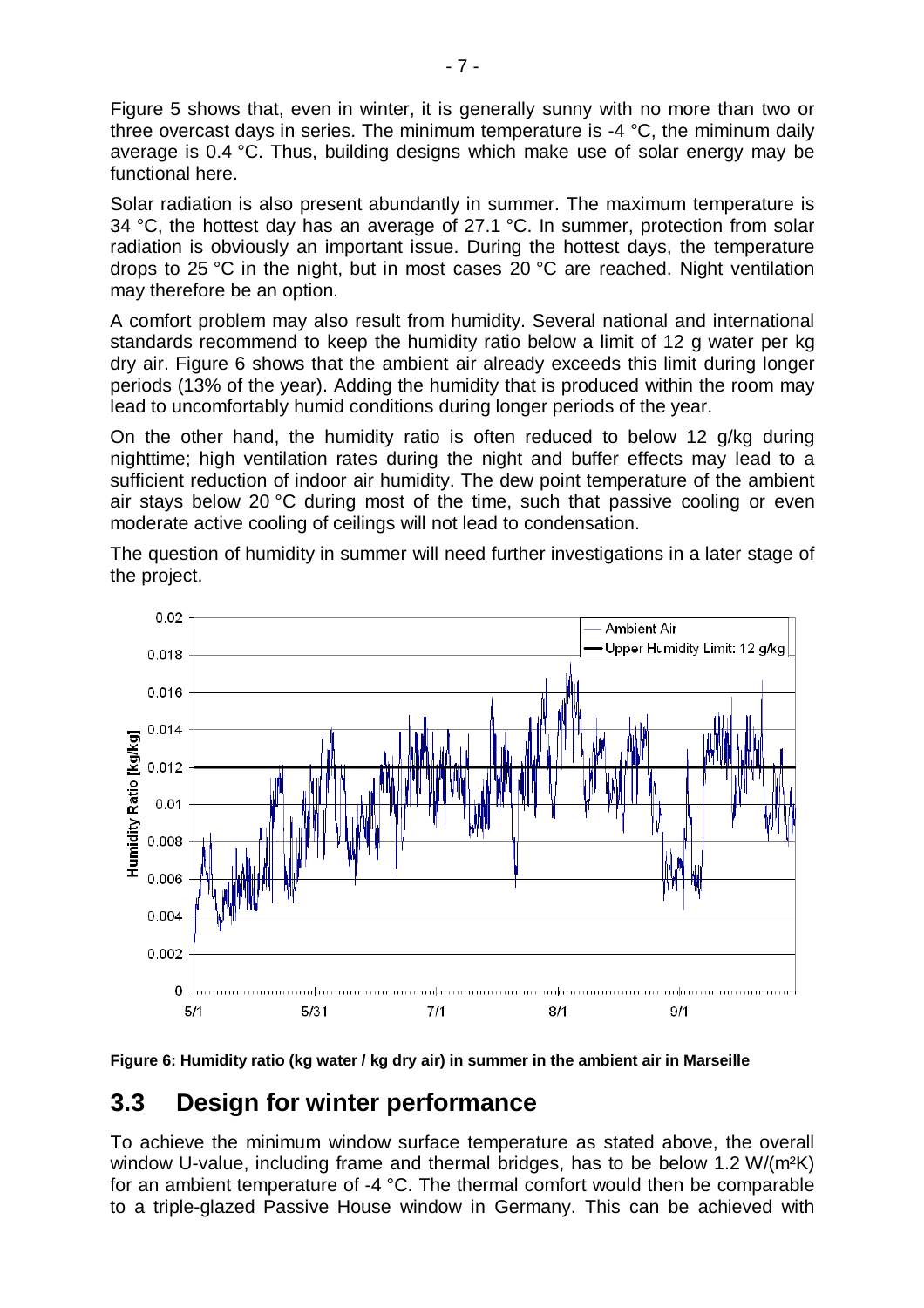either triple glazing in a (German) standard window frame or with an insulating frame and double glazing. Standard window qualities will not be sufficient.

A parametric study using the geometry of the Kronsberg house resulted in 4 different variants. All variants have the following common characteristics:

- The living area (TFA) within the thermal envelope is 120 m<sup>2</sup>. See [Feist 2005] for details.
- The building envelope is extremely airtight:  $n_{50} = 0.6$  h<sup>-1</sup>. This is a prerequisite for the use of mechanical ventilation with heat recovery to make sense, as well as for high thermal comfort without radiators.
- Thermal-bridge-free construction: Using exterior dimensions for the calculation of transmission losses, no thermal bridges need be considered.
- A mechanical ventilation system with 110  $\mathrm{m}^{3}/\mathrm{h}$  airflow volume is installed.
- The average internal heat gains are 2.5 W/m<sup>2</sup> TFA. This value is relatively high, due to increased heat losses of the solar thermal system storage tank in the attic: The PHPP standard value is 2.1 W/m², in the Kranichstein Passive House (with highly efficient domestic applicances throughout) a value of 0.99 W/m<sup>2</sup> was measured.
- An ideal heating system is assumed, i.e. in every room an air heater is present that can heat the room air to the desired temperature of 20 °C at all times.

Heat load and annual space heat requirement were calculated with the dynamic building simulation programme DYNBIL. Two different solution sets were investigated: One has a heat recovery with 75% efficiency ('HR75'), the other one has no heat recovery ('HR0').

In the first step, the insulation level of the building shell was adjusted for a heat load of slightly below 10 W/m², using triple glazing with low-e coating and argon gas filling. For the first variant, with heat recovery, standard window frames can be used whilst keeping the insulation thicknesses of the opaque building elements on a moderate level. For the secont variant, without heat recovery, an insulation thickness of 25 cm and Passive House quality window frames are required.

In southern France, a lot more solar radiation is available than e.g. in Germany (cf. section 3.2). Therefore, the overall energy balance of double glazing may be better than that of triple glazing. For both variants, the triple glazing was exchanged for double glazing, resulting in two more variants.

The following table sums up the most important thermal building data.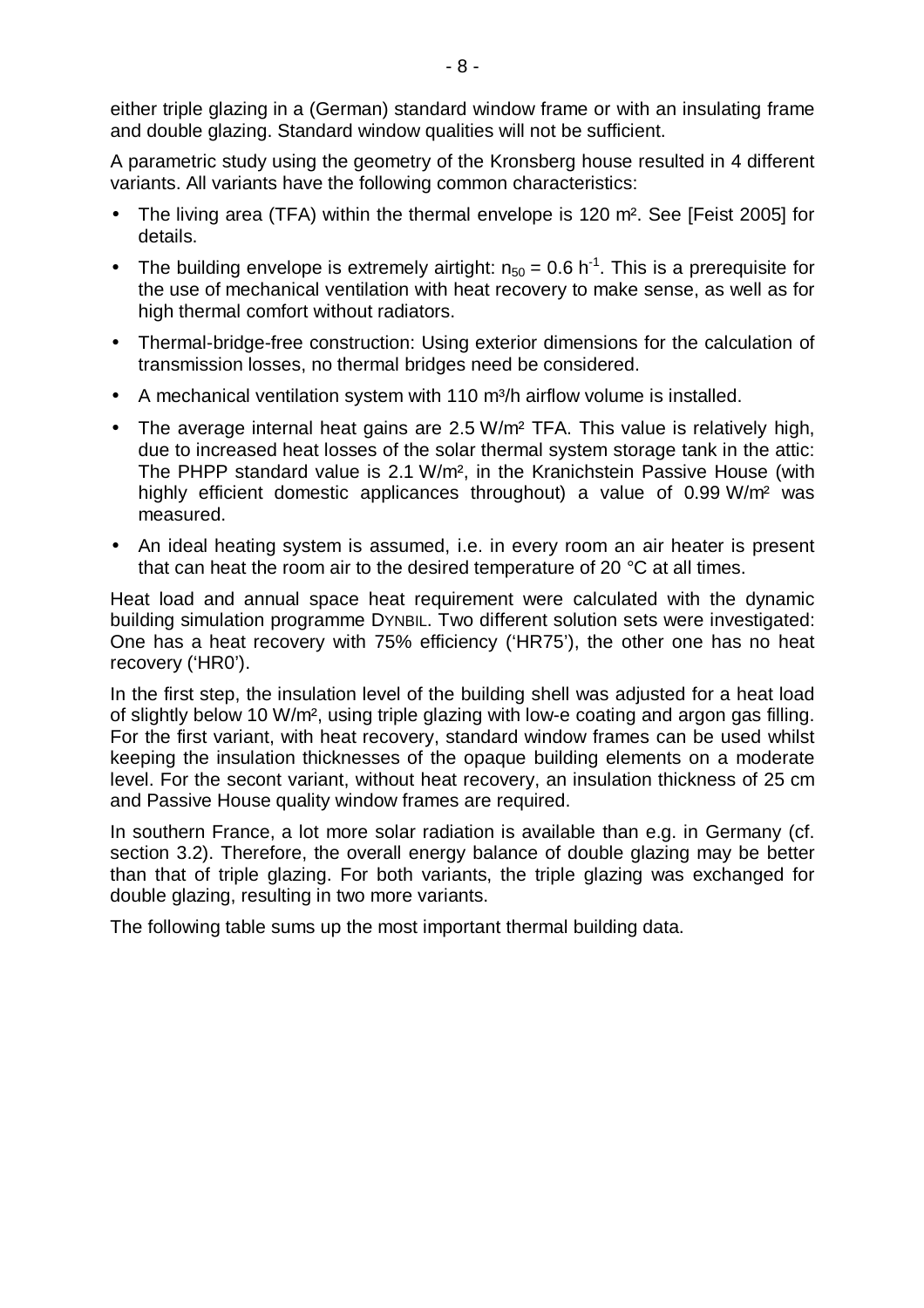| <b>Variant</b>                                       | <b>HR75/3p</b> | <b>HR75/2p</b> | HR0/3p | HR0/2p |
|------------------------------------------------------|----------------|----------------|--------|--------|
| Roof U-value W/(m <sup>2</sup> K)                    | 0.197          |                | 0.147  |        |
| Roof insulation thickness cm                         | 18             |                | 25     |        |
| Façade wall U-value W/(m <sup>2</sup> K)             | 0.252          |                | 0.149  |        |
| Façade insulation thickness cm                       | 14             |                | 25     |        |
| Gable wall U-value W/(m <sup>2</sup> K)              | 0.249          |                | 0.154  |        |
| Gable insulation thickness cm                        | 15             |                | 25     |        |
| Floor slab U-value W/(m <sup>2</sup> K)              | 0.331          |                | 0.148  |        |
| Floor insulation thickness cm                        | 10             |                | 25     |        |
| Glazing U-value W/(m <sup>2</sup> K)                 | 0.71           | 1.19           | 0.71   | 1.19   |
| Glazing g-value                                      | 0.5            | 0.64           | 0.5    | 0.64   |
| Frame U-value W/(m <sup>2</sup> K)                   | 1.6            | ~              | 0.57   | ~      |
| $\Psi_{\text{frame}}$ W/(mK)                         | 0.04           |                | 0.031  |        |
| $\Psi_{\text{instantion}}$ W/(mK)                    | 0.04           |                | 0.027  |        |
| Efficiency of heat recovery %                        | 75             |                | 0      |        |
| Heat Load $W/m^2$                                    | 9.48           | 9.65           | 9.65   | 9.75   |
| <b>Annual Space Heat</b><br>Requirement $kWh/(m^2a)$ | 14.5           | 13.5           | 14.5   | 13.4   |

In both cases, double glazing results in a very similar heat load as triple glazing, but in a slightly lower consumption. Assuming a location where there is not too much shading of the windows, it seems to be advantageous to use double glazing, which is also cheaper, in southern France. Nevertheless, we investigated the effects of both possibilities in summer, too.

#### **3.4 Design for summer performance**

A Passive House has to offer comfortable indoor temperatures also in summer. It is evident that, in Marseille, this is only possible with an efficient exterior sunshade. We assumed that venetian blinds are present which reflect 58% of the solar radiation and absorb 25%, resulting in a reduction of the total solar transmittance to about 20% of the unshaded value. These blinds are gradually closed at indoor air temperatures between 23 and 25 °C.

Two different summer strategies were investigated: Opening windows during colder periods, and a small, cost-efficient active cooling contribution. The results are described in the following sections.

#### **3.4.1 Night Ventilation**

Additionally, night ventilation was assumed. At room temperatures (defined as a weighted average of twice zone 4 and once zone 1) above 23 °C, the heat recovery of the ventilation system is switched off. The airflow rates through windows for singlesided and cross ventilation were calculated by means of the PHPP SummVent sheet for air changes driven by wind and/or temperature differences. Depending on the respective climate and indoor conditions, the windows were assumed to be opened at room temperatures between 22 and 25 °C.

The same algorithm was applied to all four variants. The following table shows the results.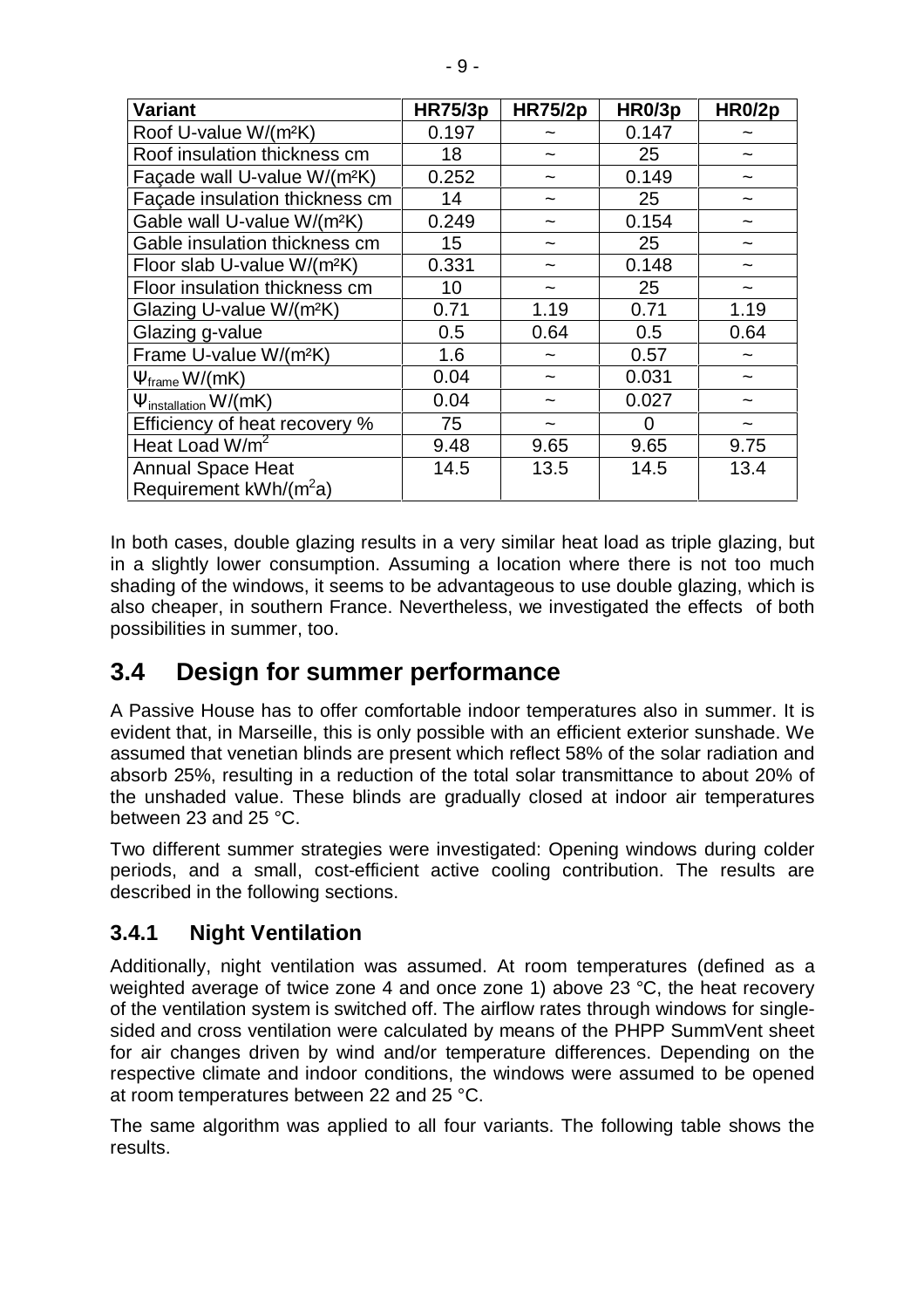| <b>Variant</b>                                   | <b>HR75/3p</b> | <b>HR75/2p</b> | HR0/3p | HR0/2p |  |  |  |  |
|--------------------------------------------------|----------------|----------------|--------|--------|--|--|--|--|
| Percentage of hours of the year                  |                |                |        |        |  |  |  |  |
| with average operative temperature above 25 °C   |                |                |        |        |  |  |  |  |
| Zone 1                                           | 5.5            | 6.6            | 9.7    | 10.4   |  |  |  |  |
| Zone 2                                           | 4.9            | 5.7            | 13.3   | 14.3   |  |  |  |  |
| Zone 3                                           | 10.5           | 12.2           | 15.2   | 15.4   |  |  |  |  |
| Zone 4                                           | 16.2           | 16.8           | 17.3   | 17.8   |  |  |  |  |
| Zone 5                                           | 7.3            | 8.8            | 11.1   | 12.2   |  |  |  |  |
| Zone 6                                           | 14.0           | 14.9           | 15.5   | 15.9   |  |  |  |  |
| Zone 7                                           | 17.1           | 17.4           | 17.7   | 17.8   |  |  |  |  |
| Maximum operative temperature [°C]               |                |                |        |        |  |  |  |  |
| Zone 1                                           | 26.2           | 26.3           | 26.7   | 26.8   |  |  |  |  |
| Zone 2                                           | 25.5           | 25.6           | 26.1   | 26.2   |  |  |  |  |
| Zone 3                                           | 26.0           | 26.1           | 26.5   | 26.6   |  |  |  |  |
| Zone 4                                           | 27.6           | 27.8           | 27.9   | 28.1   |  |  |  |  |
| Zone 5                                           | 26.3           | 26.5           | 26.7   | 26.8   |  |  |  |  |
| Zone 6                                           | 26.1           | 26.2           | 26.6   | 26.7   |  |  |  |  |
| Zone 7                                           | 27.2           | 27.3           | 27.5   | 27.6   |  |  |  |  |
| total                                            | 27.6           | 27.8           | 27.9   | 28.1   |  |  |  |  |
| Average window air change rate (Jun - Sep) [1/h] |                |                |        |        |  |  |  |  |
| Air change rate                                  | 1.04           | 1.10           | 1.14   | 1.19   |  |  |  |  |

Small differences in the comfort levels of the variants can be seen in the table:

- Better insulation (in this case: lower glazing U-values) tends to provide better comfort.
- The variants that use heat recovery (with highly efficient DC ventilators!) have better summer climate than the variants that use better insulation instead of heat recovery. Short-term peak temperatures appear to have less effect if more of the heat flows into the building is dampened by thermal mass.

The air change rates (ventilation through windows only, the reference volume is the living area multiplied by a standard room height of 2.50 m) that are required to achieve the above temperature levels are slightly higher than 1  $h^{-1}$ . If the temperature level in the building rises (from left to right in the table), the windows are kept open during longer periods, resulting in higher average air change rates.

The goal to exceed a temperature of 25 °C no more than 10% of the year is not totally achieved. The hottest room is zone 4: It is on the top floor, i.e. with less shading by the horizon, south oriented and with high heat flows from the relatively hot attic (zone 7). By using more elaborate shading and ventilation patterns it will probably be possible to reduce the temperature level further. This optimization was not yet performed in this stage; it is important to assume a plausible user behaviour. Predictions of user behaviour in Southern France will have to be discussed with the French partner.

#### **3.4.2 'Supply Air Cooling'**

If the building is heated by a compact heat pump unit, the heat pump can easily be constructed to optionally work as a cooling device, too. In this case, a cooling load of about 7 W/m² can be covered without high additional investment cost (if the heat pump has a higher design power, this value can be larger, of course). Using a very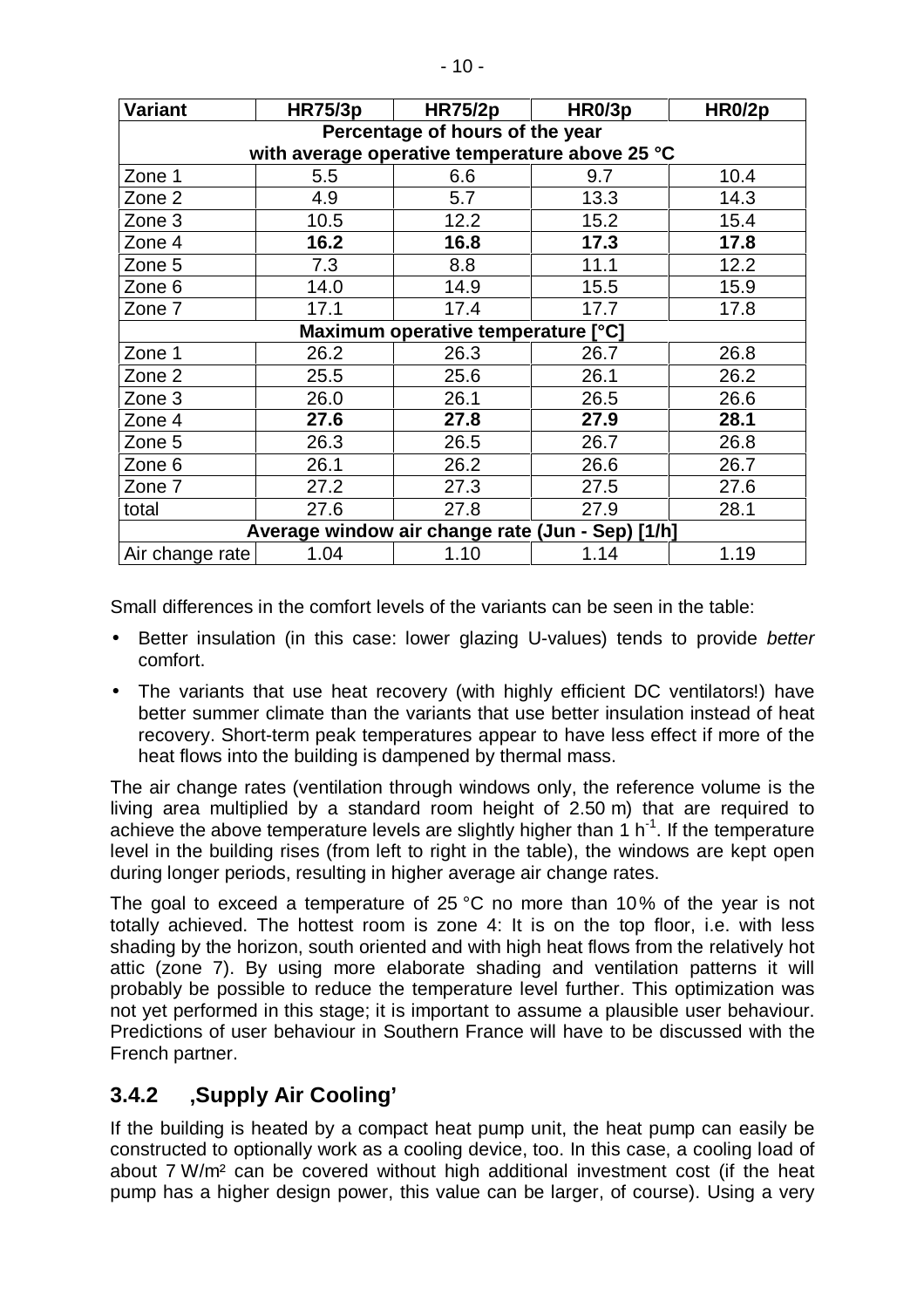small heat pump for active cooling would at the same time reduce the indoor air humidity. The aim of a first study was to investigate the potential of this approach.

In the following simulations, the windows have the same exterior shading devices as in the cases described in section 3.4.1 above, but no additional window ventilation takes place. The air temperature of all zones is kept below 25 °C by an active cooling system. Some results of the simulations are listed in the following table.

| <b>Variant</b>                                                         | <b>HR75/3p</b> | <b>HR75/2p</b> | HR0/3p | HR0/2p |
|------------------------------------------------------------------------|----------------|----------------|--------|--------|
| Hourly average cooling load<br>$\lceil W/m^2 \rceil$                   | 4.67           | 5.00           | 6.25   | 6.58   |
| Hourly average cooling load for<br>supply air only [W/m <sup>2</sup> ] | 0.66           | 0.66           | 2.65   | 2.65   |
| Daily average cooling load within<br>building [W/m <sup>2</sup> ]      | 3.23           | 3.42           | 3.24   | 3.44   |
| Useful cooling energy<br>$[kWh/(m^2a)]$                                | 3.1            | 3.4            | 4.4    | 4.8    |

The cooling load stays below 7 W/m² in all cases. As could be expected from the results of section 3.4.1, it is considerably lower in those cases where

- insulation is better and
- a ventilation system with highly efficient heat recovery is installed.

Cooling is mainly required in zones 1, 4 and 5, i.e. in those rooms that will be connected to the supply air. Thus, cooling could actually work in a similar way as heating does in winter: Due to the well-insulated building envelope, a central heater/cooler that uses the ventilation system for distribution of the thermal power can provide comfortable climate throughout the building.

The (useful) energy which is required to operate the cooling system in summer is a lot lower than the heating energy required: It ranges between 3 and 5 kWh/(m²a).

Some further considerations are necessary if this principle is to be implemented:

- In these first simulations, the cooling power does not contain the energy needed for dehumidification. This will probably not be a real problem because of the buffer effects of building materials: If dehumidification is done during times where the peak cooling power is not needed, some humidity can be stored in the building during extremely hot and humid periods. This issue will need further investigation.
- If the windows are operated properly in order to support the 'supply air cooling', the cooling load will become even smaller. The same is true if the thermal mass of the building is used more efficiently: The cooling device can cool down the building during periods of less extreme temperatures, thus distributing the cooling work over a longer period. More detailed simulations will show the effects.
- Only part of the available cooling power can be distributed by the ventilation system without additional investment cost: Suppose that the cooling device succeeds in keeping the humidity ratio of the indoor air below 12 g/kg. This corresponds to a dew point temperature of 16.9 °C. Now, if the supply air duct shall not be insulated against condensation (which is relatively expensive), at 25 °C room air temperature and a supply airflow volume of 1  $m<sup>3</sup>$  per  $m<sup>2</sup>$  living area and hour, the ventilation system can distribute a maximum cooling load of 2.6 W/m² within the building, which equals roughly the internal heat load. The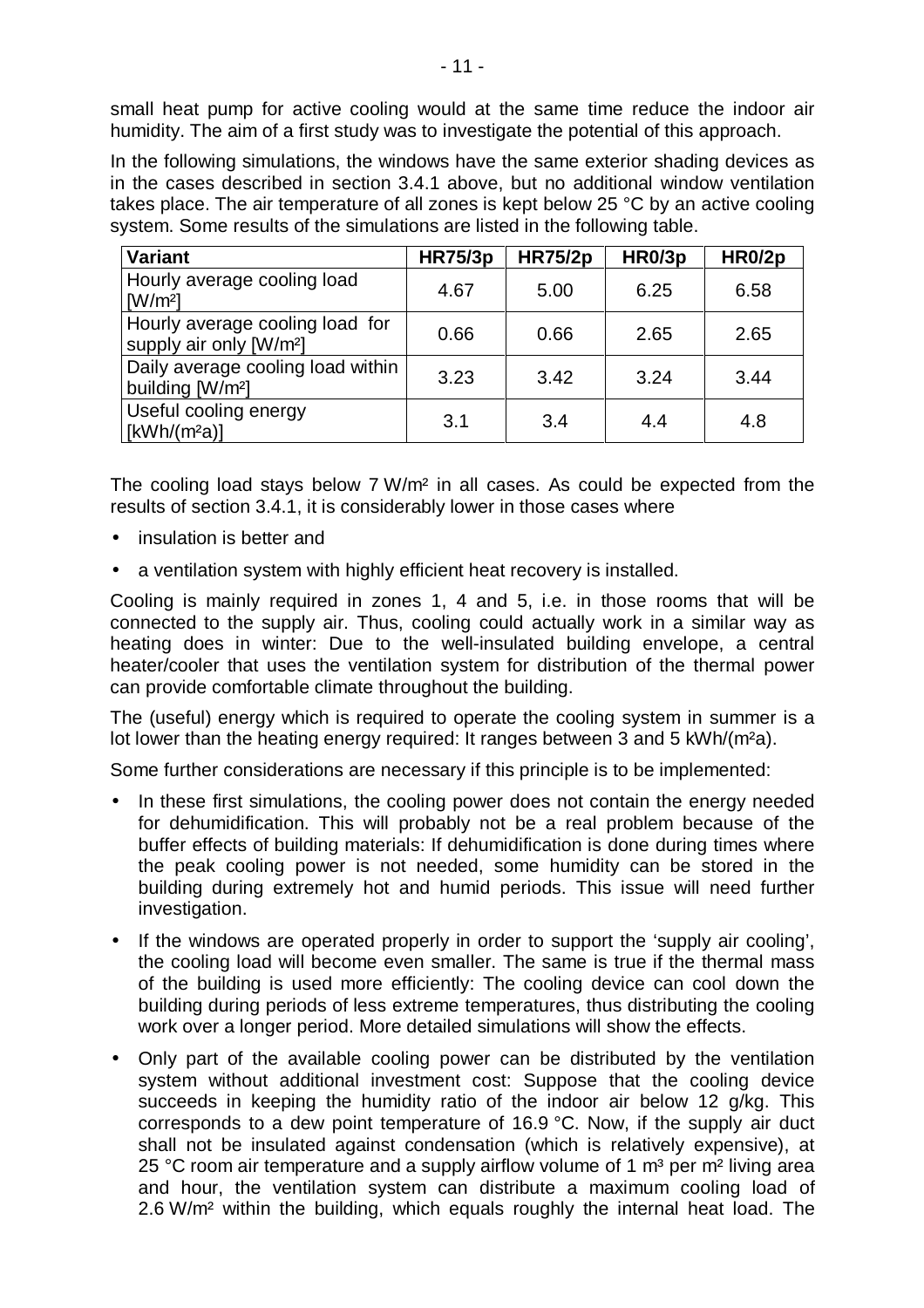above table shows that about 3.5 W/m² would have to be distributed within the building in order to cover the solar, internal and transmission loads – provided that certain daily temperature fluctuations are accepted. Further research will have to show what comfort level can be reached if the cooling power is limited to the above value.

### **4 Conclusions**

In this paper, a preliminary study of the possibilities to transfer the Passive House concept to southern France is described. It is shown that well-insulated buildings are suitable to provide high winter and summer comfort with miminum energy consumption in warmer climates than Germany, too.

The simulations are based on a climate data set in which the temperature generally drops to 20 °C during the night in summer and in which overcast periods that reduce solar gains in winter do not last for more than two days. If different conditions apply (e.g. ambient temperatures above 25 °C during summer nights in city centres), the results may change substantially.

A rough estimate for a simple example shows the limits of the principle: Suppose the ambient air has an average temperature of 30 °C and is continuously above 25 °C. The total transmission heat flow coefficient H of the building with 25 cm insulation throughout, Passive House frames and triple glazing equals 60 W/K. At 25 °C indoor temperature, this results in an average transmission heat load of 2.5 W per m² living area. Average solar heat gains through the windows, on a hot day, with external shading closed, are about 1 W per m² living area. Internal gains are about 2.5 W/m², (although they may be reduced). This means that a cooling load of ca. 6 W/m² must be covered, even if solar gains and infrared radiative losses for opaque exterior surfaces balance approximately.

This cooling load can, in principle, still be covered with the supply air, but it requires the ducts to be insulated against condensation and the air inlets to be constructed in a way that no draught can occur. In even hotter climates, ways for further reduction of the cooling load would have to be found.

The following general tendencies can be derived from this first study:

- Insulation of the building envelope is not only advantageous in winter, but also in summer. During hot periods, the reduction of transmission loads helps to keep the building cool, whereas during cooler periods in summer, an efficient reduction of the indoor temperature is possible by means of window ventilation.
- Ventilation systems with heat recovery and highly efficient DC ventilators have several benefits:
	- The air quality is improved, higher comfort in winter can be achieved.
	- The insulation level of the building shell that is required to limit the heat load to 10 W/m² can be reduced, in the present case from 25 to 15 cm of insulation.
	- The summer climate is improved; cooling loads (if applicable) are substantially reduced.
- Reducing electricity consumption is important for two distinct reasons:
	- It reduces the overall primary energy consumption: Household electricity is the highest share in the primary energy consumption of Passive Homes.